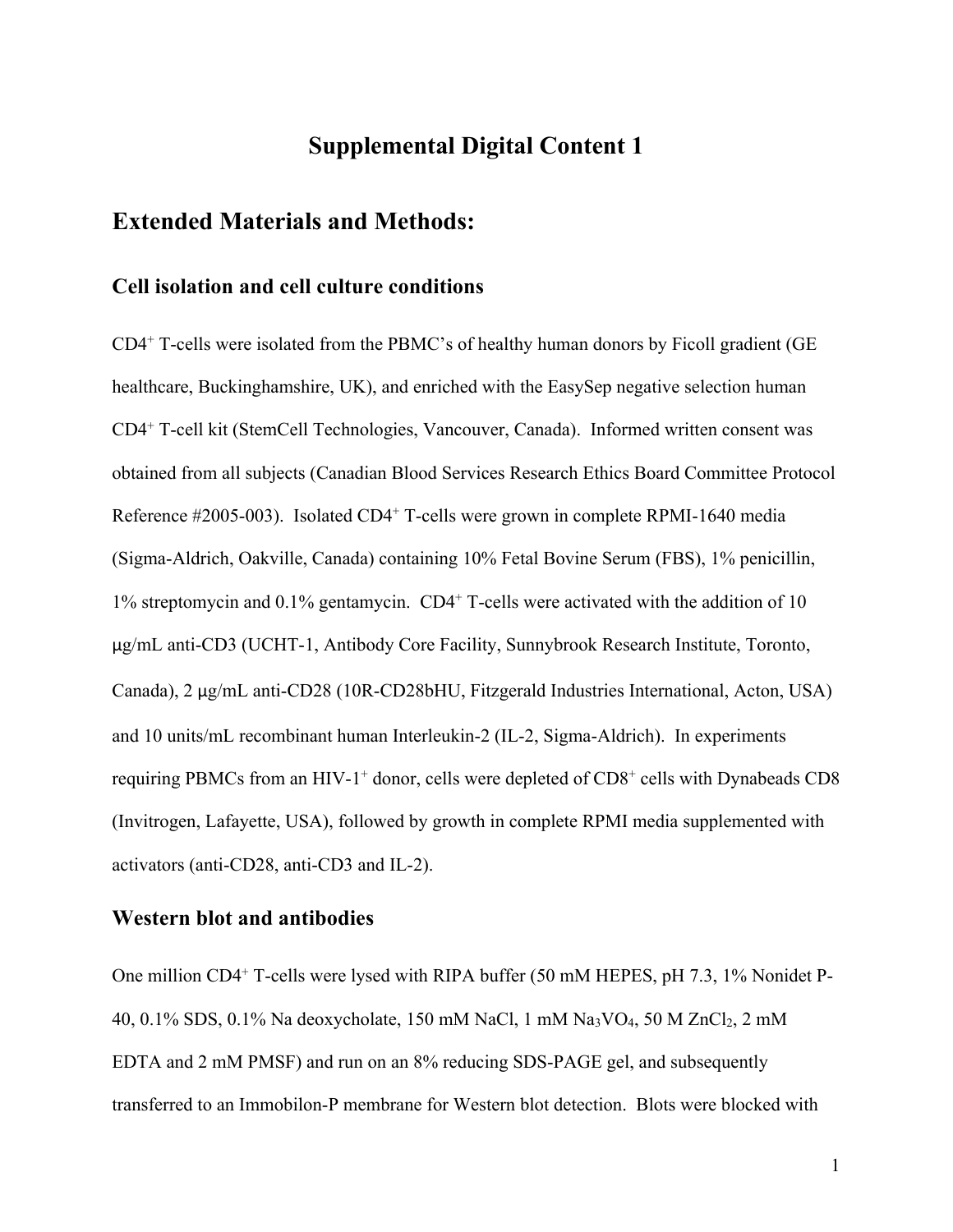1x Tris-buffer saline (TBS), 5% skimmed-milk powder and 0.5% Nonidet P-40 (BioShop, Burlington, Canada). In other experiments, samples were run on a TGX Stain-Free FastCast Acrylamide gel to visualise total protein (Bio-Rad, Mississauga, Canada). Anti-ABL1/ARG (Ab-3 clone 24-21, Calbiochem, Oakville, Canada), anti-SAMHD1 (Proteintech, Rosemont, USA) or anti-RNA polymerase II (Bethyl Laboratories, Montgomery, USA) were used to probe the blots. To measure phospho-SAMHD1 (Thr592, clone D702M, Cell Signaling Technology), phospho-RNA polymerase II CTD (Tyr1, Active Motif, Carlsbad, USA) or phospho-RNA polymerase II (S2, Bethyl Laboratories), blots were stripped and then blocked with 1x TBS, 3% w/v BSA and 0.1% Tween-20. After washing, secondary goat anti-mouse HRP (Bio-Rad), goat anti-rabbit HRP (Bio-Rad) or goat anti-rat (Sigma-Aldrich) antibody was added, followed by enhanced chemiluminescent (ECL) detection (GE Healthcare). Protein phosphorylation of SAMHD1 or RNA polymerase II was normalized to total unstained protein and quantified with the Molecular Imager GelDoc XR+ system using Image Lab software (Bio-Rad).

### **siRNA knockdown experiments**

Pools of four siRNA duplexes (siGENOME SMARTpool) targeting *ABL1* (cat # M-003100-02-0005) or *ARG* (cat # M-003101-02-0005, Dharmacon RNAi technologies, Lafayette, USA) were electroporated into  $1.0 \times 10^7$  enriched CD4<sup>+</sup> T-cells with the Amaxa<sup>®</sup> Human T Cell Nucleofector® Kit (Lonza, Cologne, Germany), program V-024. Non-targeting (*NT*) siRNA (cat # D-001206-13-05) served as a negative control for off-target knockdown. Cells were mixed with 900 nM of siRNA and 2 μL of siGuard RNase inhibitor® (Genlantis, San Diego, USA). Twelve hours post-transfection, media was changed with 2 mL of RPMI with (anti-CD28, anti-CD3 and IL-2) or without activators.  $CD4^+$  T-cells were then prepared for quantification of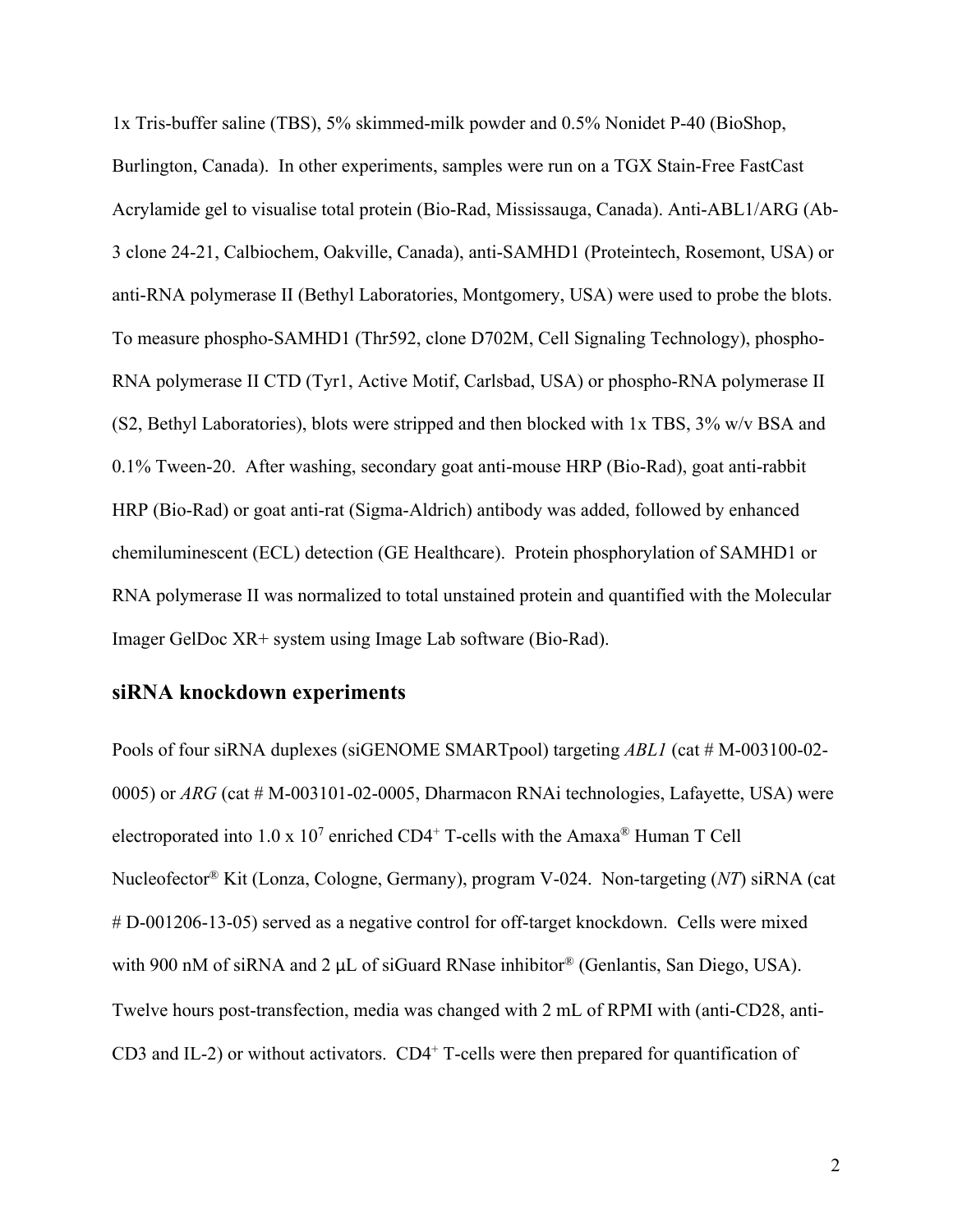mRNA (qRT-PCR) and cell viability assessment at 24-hours post-siRNA knockdown, or HIV-1 infection at 48-hours post-siRNA knockdown.

### **qRT-PCR and qPCR**

Twenty-four hours after siRNA electroporation, total RNA was extracted from 1.5 million CD4+ T-cells from each siRNA treatment using the Trizol method (Invitrogen). Total RNA was redisolved in 10 mM Tris-HCl pH 8.0 and quantified by NanoDrop. 1 μg of cDNA was then synthesized using the iScript Reverse Transcriptase kit, following the manufacturer's instructions (BioRad). The primer sets used to detect ABL1 or ARG cDNA (synthesized by the Center for Applied Genomics, The Hospital for Sick Children, Toronto, Canada) were as follows: *ABL1*  forward, 5′- TTCAGCGGCCAGTAGCATCTGACTTT -3′; ABL1 reverse, 5′-

TGTGATTATAGCCTAAGACCCGGAG -3′; ARG forward, 5′- CTTTTAGGTGTGTGTACT -

3′; ARG reverse, 5′- CCAAAAGCCCAGACGTCA -3′; GAPDH forward, 5′-

CCACATCGCTCAGACACCAT -3′; GAPDH reverse, 5′-

ACATGTAAACCATGTAGTTGAGGTC -3′ 19,20. For each qRT-PCR run, 25 ng template cDNA (with the exception of the no-template control, NTC) was added to PCR tubes containing: 12.5 μL 2x SYBR Green PCR Master Mix (Applied Biosystems, Warrington, UK), 300 nM of each forward and reverse primers, and PCR grade H2O (Roche Diagnostics, Indianapolis, USA) up to a final volume of 25 μL. PCR cycling parameters were as follows: initial denaturation at 95°C for 10 min; 40-50 cycles of amplification of 95°C for 15 sec, 54°C for 30 sec (ABL, 58°C for ARG and GAPDH) and 60°C for 30 sec. Duplicate reactions were analyzed using the Rotor-Gene RG-3000 thermocycler (Corbett Research, Montreal, Canada). Three biological replicates in the ABL1 and ARG siRNA-treated groups were compared to the non-targeting siRNA-treated group by the  $2^{\text{-}\Delta \text{CT}}$  comparative  $C_T$  method <sup>21</sup>.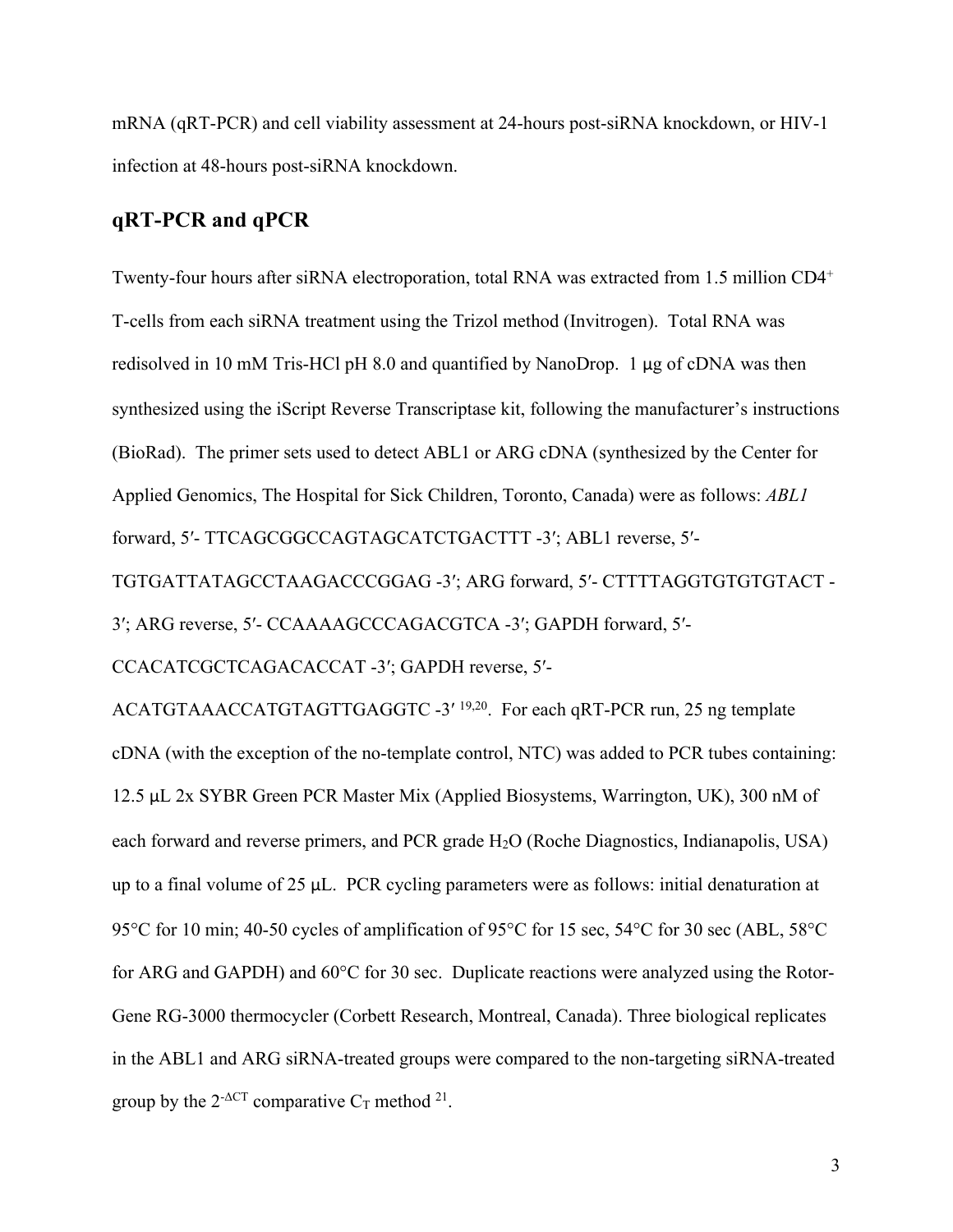In HIV-1 infection experiments of CD4<sup>+</sup> T-cells pre-treated with siRNA, cells were infected with an R5 virus (JR-FL or Ba-L) or an X4 virus (HXB2 or IIIB). Viral cDNA was isolated 24 hours post-infection in 5 x  $10<sup>5</sup>$  cells with the QIAamp DNA Blood Mini Kit (Qiagen). Details of these methods have been described previously  $16$ . Briefly, four viral cDNA targets were amplified by SYBR Green qPCR on the Rotor-Gene RG-3000 thermocycler (Corbett Research) or on the CFX96 Touch Real-Time PCR Detection System (BioRad): early reverse transcripts (early RT), late reverse transcripts (late RT), 2-LTR circles or integrated virus by *Alu*-*gag* nested PCR. Human  $\beta$ -globin was measured to normalize the data by the  $2^{-\Delta\Delta CT}$  comparative C<sub>T</sub> method <sup>21</sup>.

#### **Infection with HIV-1 luciferase reporter viruses**

We infected 2 x 10<sup>5</sup> CD4<sup>+</sup> T-cells electroporated with siRNA with 1.0 ng *nef*-deficient HXB2 (X4) or 26 ng JR-FL (R5) luciferase reporter viruses, in 200 μL complete RPMI media. Viruses were made as previously described <sup>16</sup>. We then measured luciferase activity three days postinfection (Promega, Madison, USA). Other CD4<sup>+</sup> T-cells were infected with HXB2 or JR-FL for a shorter time, to collect cDNA at 24-hours post-infection and quantify early infection by qPCR.

### *Ex vivo* **dasatinib experiments and p24 ELISA**

Enriched CD4+ T-cells from a healthy human donor were grown in RPMI with or without activators. Cells were administered 100 nM dasatinib (BMS-354825, Selleckchem, Houston, USA) or an equivalent volume of DMSO vehicle at the same time as T-cell activation. After 48hrs incubation, cells were lysed for Western blot detection of SAMHD1 phosphorylation. Written informed consent was received from an HIV<sup>+</sup> blood donor in accordance with the University of Toronto Research Ethics Board. Their PBMCs were isolated and depleted of CD8<sup>+</sup> T-cells using Dynabeads CD8, according to the manufacturer's instructions (Invitrogen,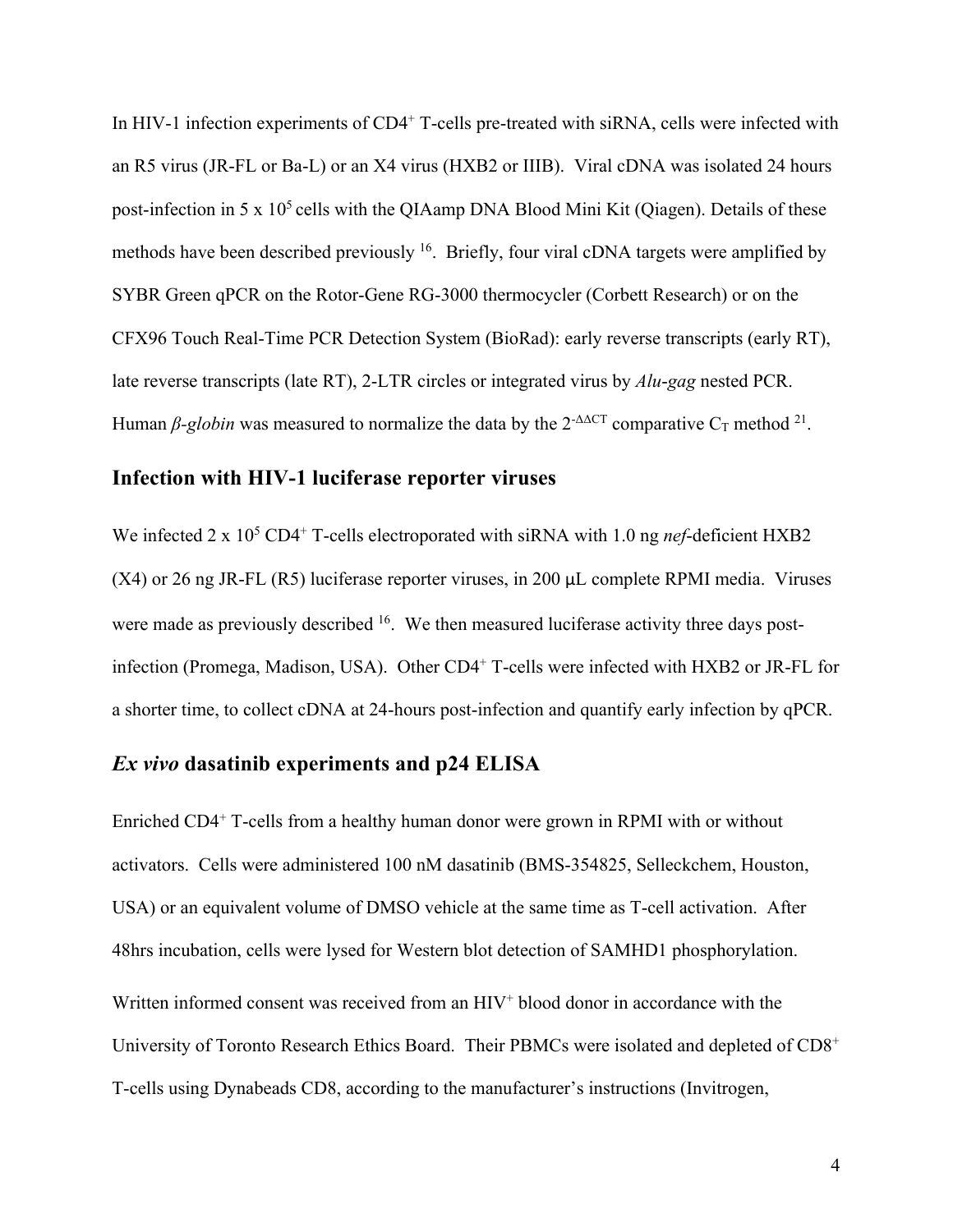#111.47D). Cells were grown in complete RPMI media with activators in triplicate wells of 0.9 million cells per 450 μL. They were also initially dosed with 50 μL of dasatinib (10 nM, 50 nM or 100 nM), or an equivalent volume of DMSO pre-mixed with complete RPMI media. Media and fresh drugs were replenished twice a week at 250 μL. Every seven days, virus production in the supernatant was quantified by  $p24\text{g}$  antigen ELISA, following the manufacturer's instructions (ZeptoMetrix, Franklin, USA). Cell viability was also quantified on days 14 and 21, by the XTT Cell Viability Assay (Invitrogen). The experiment ended after 21 days.

### **Human leukocyte reconstitution of NSG mice**

All animal procedures were approved by the Animal Ethics Review Committee at the University of Toronto (AUP 20010744, 20010745). These experiments occurred at the CCBR animal care facility at U of T, a pathogen free facility that regulates temperature, humidity and light/dark cycles. Mice were administered standard chow and facility-filtered water *ad libitum*. Mice were anesthetized with isoflurane for all procedures. Following myeloablation and engraftment, mice were monitored daily for any clinical signs of sickness (weight loss, inactivity, graft-versus-host disease). Some mice were euthanized due to graft-versus-host complications prior to any infection. At the experimental endpoint, all animals were anesthetized and humanely euthanized by exsanguination, with every effort to minimize suffering.

We characterized the leukocyte subpopulations in a published humanized mouse model suitable for HIV-1 infection studies <sup>18,22</sup>. Briefly, four-week old male and female NOD/*LtsZ-scidIL2Ry<sup>null</sup>* (NSG) mice were purchased from Jackson Labs, Bar Harbor, USA. To deplete hematopoietic stem cells, mice were injected with 50 mg/kg myeloablative busulfan by intraperitoneal (i.p.) injection, given at two 25 mg/kg doses 12 hours apart (Sigma-Aldrich). This was done to deplete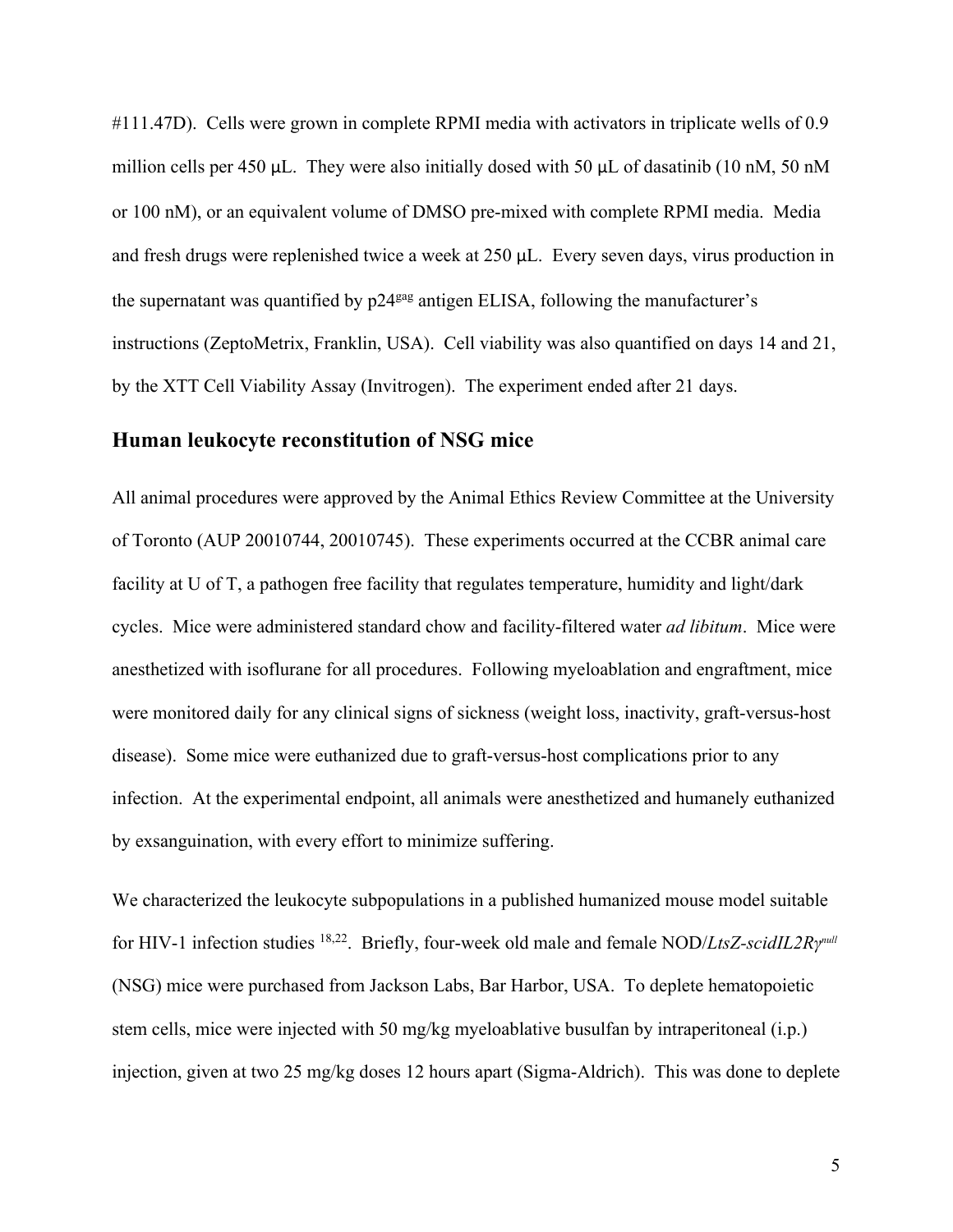mouse bone marrow cells and permit engraftment of human cells. Twenty-four hours thereafter, we isolated CD34<sup>+</sup> cells from pooled cord blood hematopoietic progenitor cells (CB-HPCs) thawed from frozen (Stem Cell Technologies, #70008). 250,000 CD34<sup>+</sup> cells were transplanted into each mouse via tail-vein injection. Multi-lineage reconstitution of human leucocytes was confirmed by flow cytometry 19 weeks after human CD34<sup>+</sup> cell engraftment.

#### **Ba-L infection of humanized NSG mice**

HIV-1 Ba-L (TCID<sub>50</sub> = 10,000) was injected into 19 humanized mice by i.p. injection. Starting at week 5, blood samples were taken weekly via saphenous bleed in EDTA-coated tubes and 20 μL of plasma was collected. Each sample was diluted to 1 mL with deionized distilled water and analyzed for viral RNA using the m2000 RealTime HIV-1 Viral Load Assay (Abbott Molecular). Between weeks 5 and 7 of infection, mice were sub-Q injected daily with 25 mg/kg T-20 peptide fusion inhibitor (NIH AIDS Reagent Program, Division of AIDS, NIAD, USA), 25-30 mg/kg dasatinib, or vehicle diluent (PBS containing 5.1% PEG-400 + 5.1% Tween-80). No mice died or were euthanized during Ba-L infection or exposure to the drugs tested.

### **Flow cytometry and data acquisition**

At 19 weeks post-engraftment, we collected mouse peripheral blood from saphenous vein for flow cytometry study. PBMCs were stained with anti-mouse CD45 (clone 30-F11) conjugated to PerCP-Cy5.5 (eBiosciences), anti-human CD45 (clone 2D1) conjugated to APC-Cy7 (BD Biosciences), anti-human CD33 (clone WM53) conjugated to Alexa Fluor 700 (BD Biosciences), anti-human CD3 (clone UCHT1) conjugated to PE-Cy7 (eBiosciences), antihuman CD4 (RPA-T4) conjugated to APC (BD Biosciences), anti-human CD8β (clone 2ST8.5H7) conjugated to ECD (Beckman Coulter), anti-human TCRαβ (clone IP26) conjugated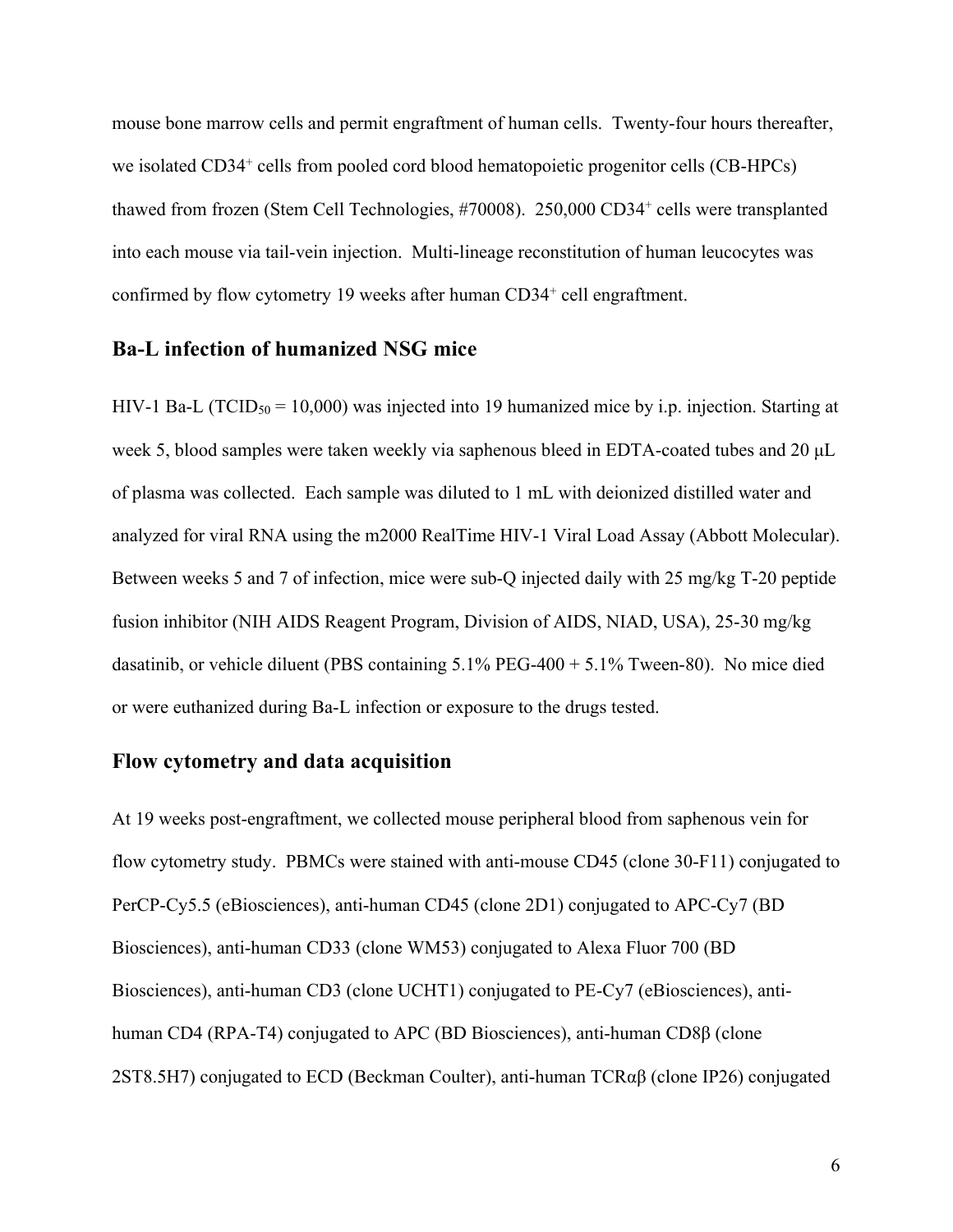to FITC (eBioscience), anti-human CD19 (clone HIB19) conjugated to PE (eBioscience), antihuman CCR5 (clone 2D7/CCR5) conjugated to Brilliant Violet 421 (BD Biosciences), and live/dead fixable aqua (Molecular Probes). Cells were acquired using a LSRFortessa (BD Biosciences).

### **Statistical analysis**

Means were compared using a two-tailed, unpaired Student's *t* test and corrected for multiple comparisons when more than two means were considered in an experiment. FACS data shows the percent positive cells collected and was analyzed by FlowJo version10 software (Treestar). A two-way ANOVA was performed to analyze data in Figure 5b. For all figures, an asterisk (\*) denotes a *p* value < 0.05, two asterisks (\*\*) denotes a *p* value < 0.01 and three asterisks (\*\*\*) denotes a  $p$  value  $< 0.001$ . Error bars shown are the standard error around the mean (SEM).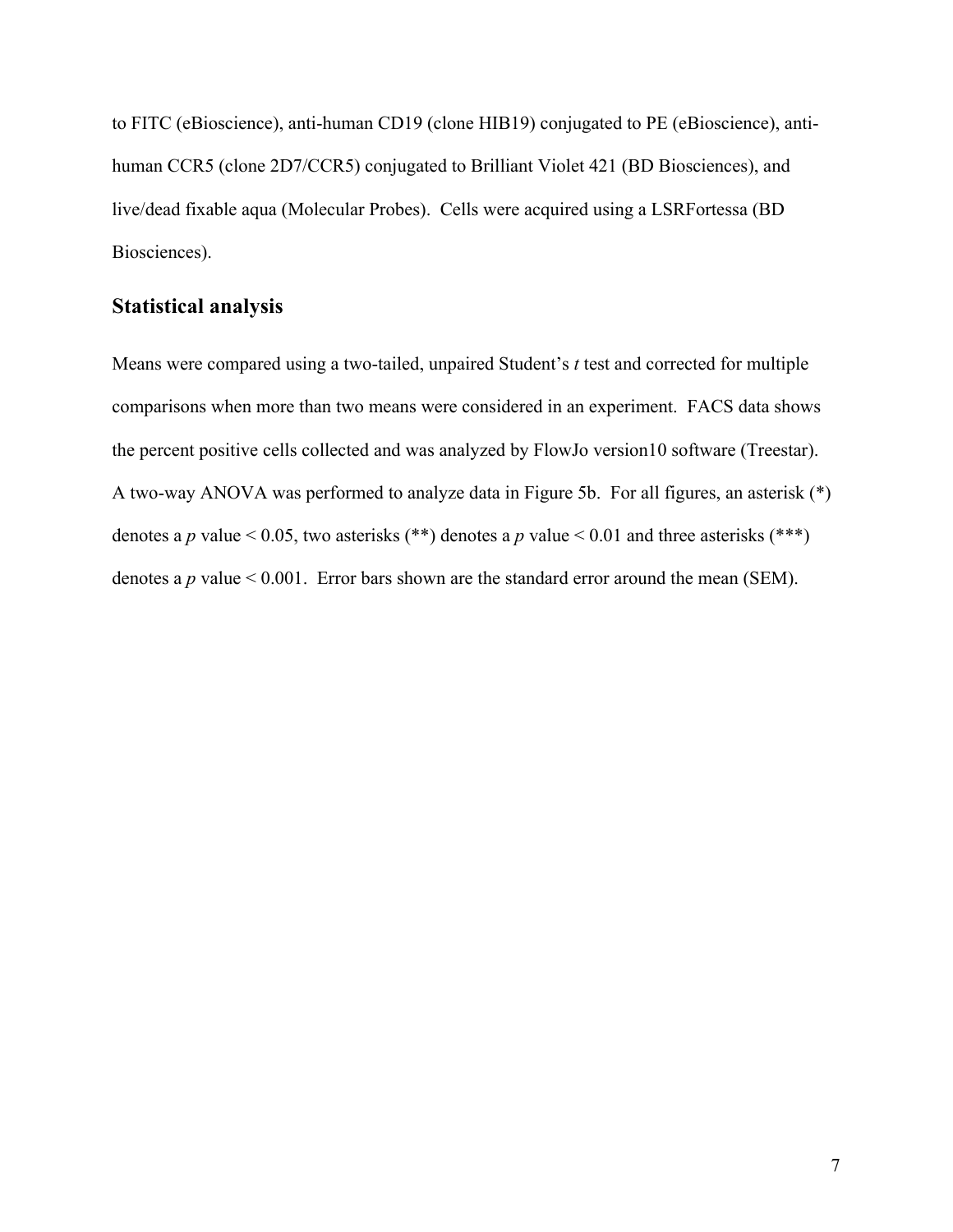

#### **Figure S1: qRT-PCR standard curves and DNA amplicon products.**

To satisfy assumptions of the  $2^{\triangle C}$  comparative  $C_{\tau}$  method, primer efficiency curves were performed on serial dilutions of cDNA reverse transcribed from CD4+ T-cell lysates. Primer sets tested were targeting (**A**) *GAPDH*, (**B**) *ABL1* or (**C**) *ARG*. Each data point is the mean of 4 technical replicate PCR reactions. (**D**), Representative cDNA amplicons after 40 qRT-PCR cycles were run on a 2% agarose gel. The predicted amplicon size for each primer set is displayed.